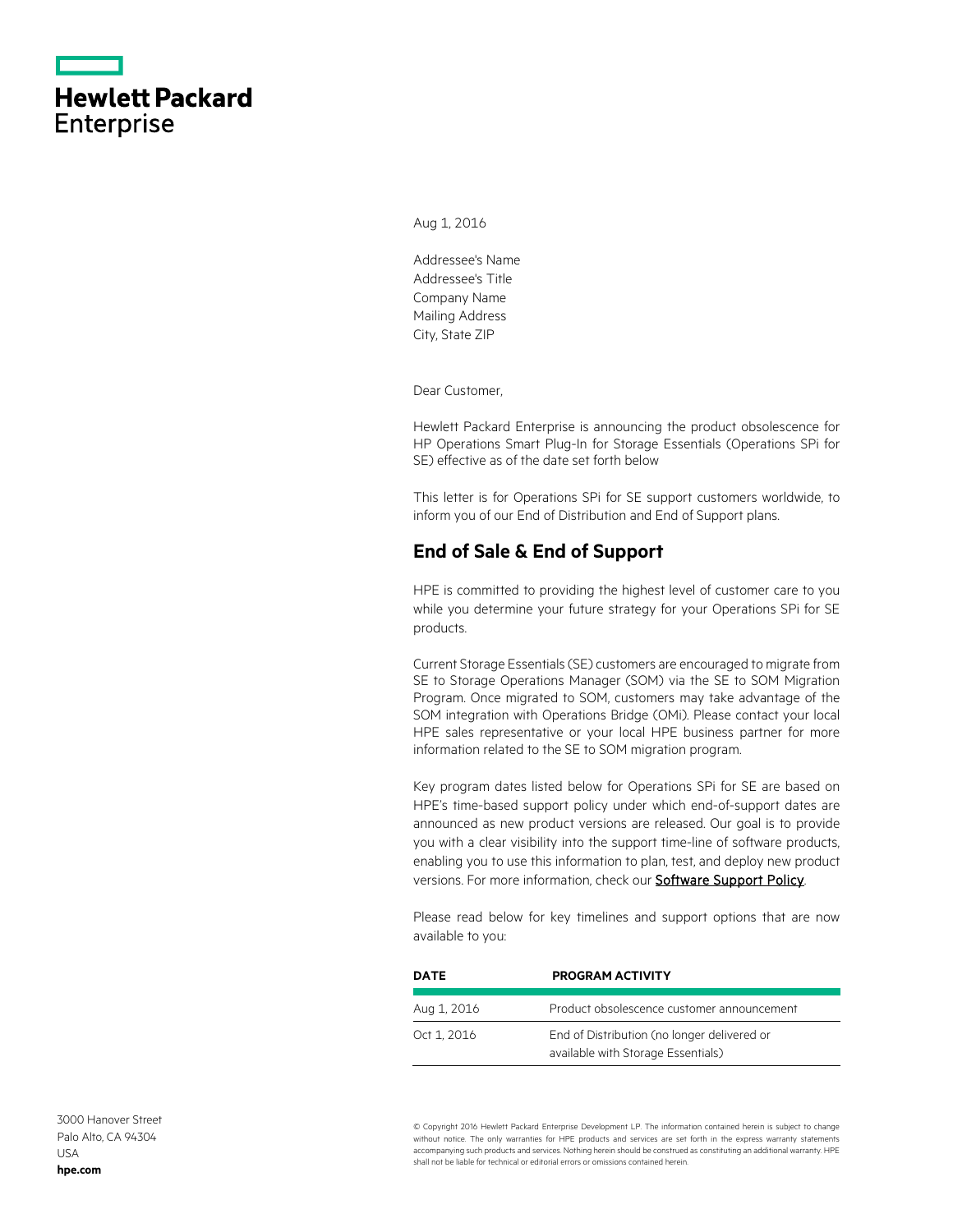|                   | <b>Hewlett Packard</b> |  |
|-------------------|------------------------|--|
| <b>Enterprise</b> |                        |  |

Dec 31, 2016 End of Support for Operations SPi for SE

Please refer to [Appendix A](#page-2-0) for definition of terms for product obsolescence.

## **More information**

Should you have any questions about this end of availability communication, or for assistance in understanding the options available to you, please contact your local HPE sales representative or HPE business partner. When providing information, please include your name, country, phone number, company name, product number and your HPE service agreement identifier or HPE system handle.

In addition, for technical assistance and information, please visit Software Support Online: hpe.com/software/support

HPE once again wishes to thank you for choosing Operations SPi for SE. We appreciate your business and look forward to continuing to serve your business needs in the future.

Sincerely, Hewlett Packard Enterprise

3000 Hanover Street Palo Alto, CA 94304 USA **[hpe.com](http://www.hpe.com/)**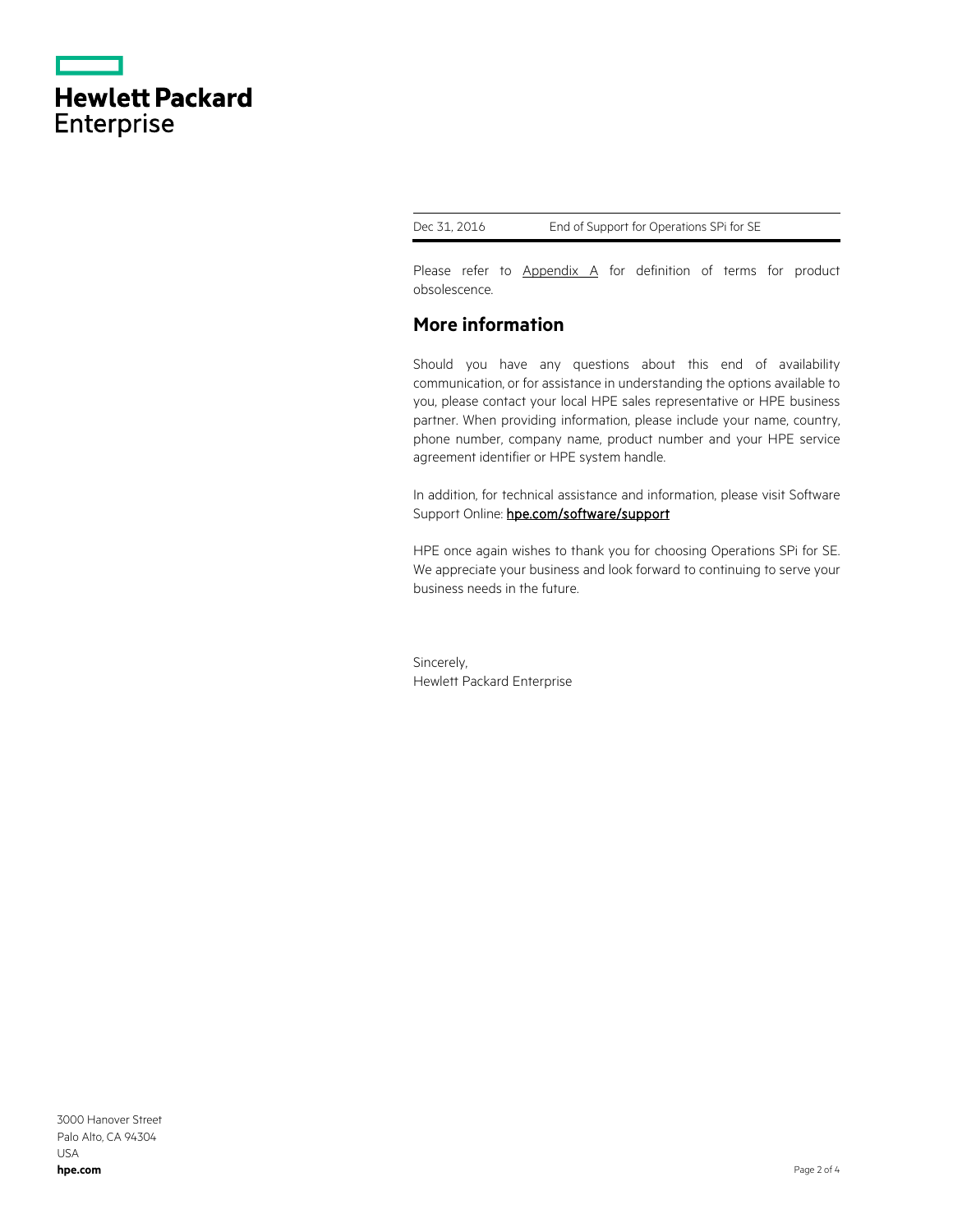|                   | <b>Hewlett Packard</b> |
|-------------------|------------------------|
| <b>Enterprise</b> |                        |

# <span id="page-2-0"></span>**Appendix A: Definitions**

This product version obsolescence is covered by version 5 of our Release & Support policy. Definitions of terms are provided by the product version obsolescence guidelines documented at

[hpe.com/software/support-lifecycle](https://www.hpe.com/software/support-lifecycle)

### **Product Support**

Product Support is the reactive engagement of regional support resources (Support Center) and division support resources (Lab), in accordance with your purchased support plan, for the resolution of product defects, plus product enhancements for a specific product version. This includes investigation of newly reported defects and if appropriate, development of defect fixes and making these available for customers via patches. The HPE product teams (Lab) will review and either approve or deny requests for defect fixes and enhancements (including additional support for newlyreleased operating system versions).

While HPE investigates all problems and issues raised for products covered under Product Support, customers may be required to install the most current version or patches as part of the troubleshooting process.

Version Maturity may apply to specific versions of HPE products. Version Maturity means that, for a specific product version, no further enhancements or changes to functionality is planned, nor are any further platform refreshes planned in order to update that product version to support current or future operating systems, operating system versions or hardware platforms.

#### **End of Support Date**

End of Support Date is the last date software maintenance, installation and configuration assistance, and other standard support services will be accepted for the specified product release (as specified by the version numbering). End of Support also means the last date Software Change Requests (SCRs) will be accepted for a specified Version of a Product. Current patches for the version of the product reaching End of Support will remain available for electronic download for a reasonable period of time.

### **Dependent Components and Third-Party Products**

In some instances support for specific HPE product(s) and/or version(s) may run longer than the support for underlying operating system(s), adjacent/integrated application(s) or version(s). In this event, it is HPE's intent to communicate with affected HPE product/product version customers in a timely manner. However, there are cases where HPE does not receive notification of the End-of-Support for these products (operating system(s) or adjacent/integrated application(s), or version(s))